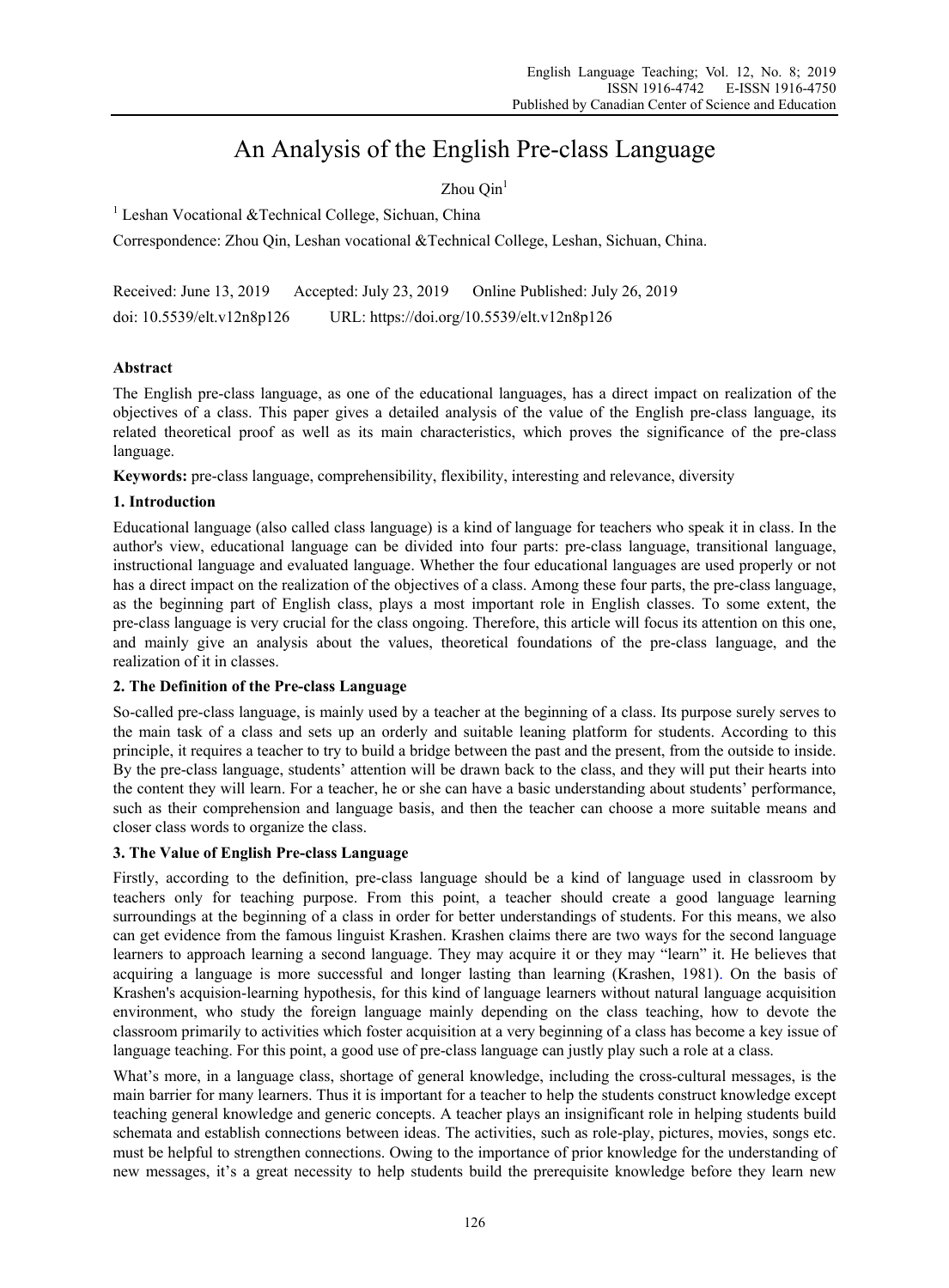materials. That is to say, to achieve the teaching objectives, a good teacher must help students activate and retrieve prior knowledge related to the topic, which they will be studying. If the learners know some background about this information, they will better understand what a teacher says and the content of the whole class. And if a teacher can give a proper guiding to stimulate some prior knowledge of the students and, naturally direct them to engage in learning the new knowledge, students can take in the new knowledge with the help what they have learned. And students can mobilize their existing schemata before teachers fill gaps or clarify misunderstanding to help in this process. It is necessary for a teacher to take some means so that learners can get the connections between new learning and prior knowledge. In this situation, the principal function of pre-class language is to bridge the unknown and the known leanings. Teachers should try to know the knowledge level of students (or we can say to know the existed schema and knowledge structure of them) by the practice of the pre-class language. To the extent, the pre-class language also can be called trying words towards students' conditions. Only on the basis and the actual case of students, a teacher can better organize the class from students existed knowledge structure. Likewise, as a teacher, if he or she wants to realize the comprehensible input, help students associate the learned new language materials with their own experience and related schema, and transfer "input"to"take in"actively, which all must depend on the use of the pre-class language. For believing that Information about this would obviously be of crucial value for improving teaching, more deep going research should be done on the value of pre-class language.

#### **4. Key Points in the Practice of the Pre-class Language**

The best language teaching, is not just for concious learning, but when transmitting messages. This implies whether students can understand the learning materials or not is the key point for a good class. Therefore, In English class, apparently, pre-class language as an important source of class input should also be comprehensible. And as an English teacher, he or she should estimate whether the students have also covered his or her words. What's more, a teacher also should try to mobilize the background of the student's mind and achieve an active organization of past action in order to help students to understand what they will learn. A good teacher should pay more attention to mental messages of past experiences, those stored in one's mind. These will be internalized only when students are able to represent the world in mental sense by the way of memory, imagery or symbolic language. For this purpose, an English teacher should try to choose simpler words as the class language, and the sentence structure of his or her words also should be simpler, which is much closer or just as light above to the existing knowledge structure or their past experiences of students, avoiding the complicated and complex sentences. More exactly speaking, the teachers' language should be strong characteristic of oral English and try to drop out the flavor of written English at the most. Since the language learning is a subject with practice, the students can own a good target language if the teacher sets a good example in this aspect.

However, if the teacher's language is too difficult to understand that far beyond the prior knowledge structure of students, even if his or her words are very wonderful, fluent, idiomatic and exact, his or class is still a completely failure. For that the learner cannot extract anything for which she or he does not have existing knowledge. More seriously to say, in this case, as a teacher, he or she just makes some noises for the class. And the teacher cannot attract the student's attention to the class. On the contrary, they may go to another extreme situation; students' confidence will be ruined.

Now, we can compare the efficiency of the following two descriptions about the same situation:

A. Good morning. everyone. I'm delighted to accumulate here in this golden fall. May I begin by sincerely thanking you for attending my class in my honor. I expected I could get supports from you since we are on the same boat.

B. Good morning everyone. I'm glad to have such a class to you. I hope I can get supports from you this term.

For the above introductory words, apparently, the second one is much easier than the first one to understand. In the first mode, you can find some points seldom be spoken in oral English, such as "delighted", "in my honor" etc. for these words, students will feel at loss at hearing them. More importantly, these expressions are far beyond their prior knowledge structure and they have no schema about them in their minds at all. As mentioned in the above article, the lack of general knowledge leads to the difficulty of the understanding.

In a word, the comprehensibility is the top priority we should pay attention to in the pre-class language. It is the comprehensive input at the beginning of a class that provides the necessary conditions for successful classroom second and foreign language acquisition Therefore, in English classes, the teachers should avail themselves of the point to make a good class beginning.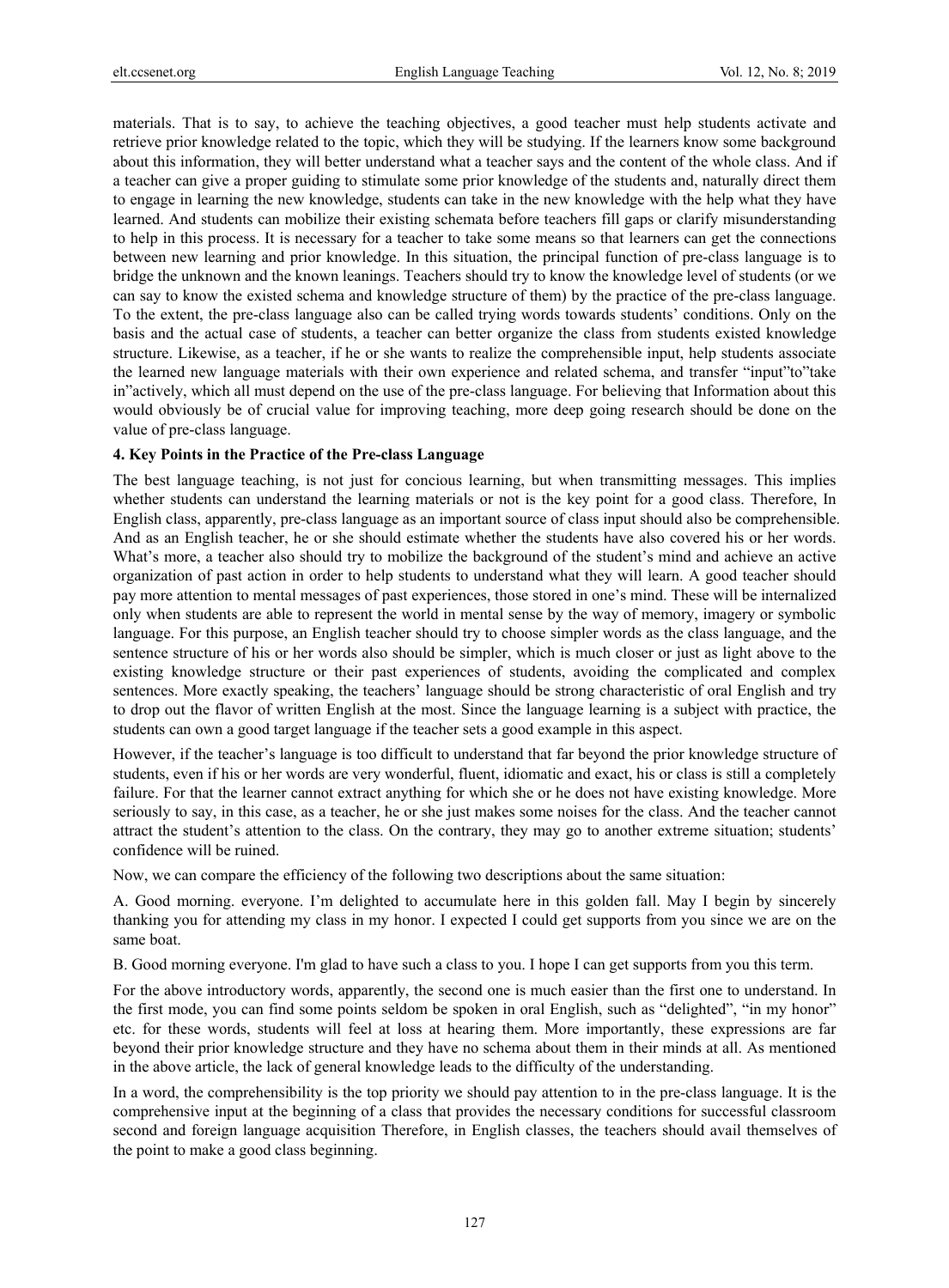## *4.1 Flexibility*

Comprehensible input is a necessary, but not a sufficient condition for successful acquisition. The affective filter is the principal source of individual differences in second language acquisition. That is to say, the attitudinal factors can play an important role in acquiring a second language. Anxious acquires have a high affective filter, which prevents acquisition from taking place (Krashen, 1982). Take something for example, in English classes the learners often feel anxious. And the level of anxiety by learners is different respectively. Some learners become anxious more quickly than others, whatever the situation is. Others may have had experiences of failure, which cause them to become anxious quickly in classroom learning situation. In this case, it just requires that the English teacher should also pay much more attention to the affection and attitude of the students in class by flexible language, especially by flexible pre-class language, in order to create a lower affective surrounding and release the anxiety of the psychological barrier of students. Therefore, flexibility also deserves concerning for the pre-class language.

Still look at an example related with this point. Assume that one teacher requires his or her students to listen to the new words of every uni. The significance for enlarging and consolidating the vocabulary is out of doubt. However, if the teacher always asks the students to do the dictation at the beginning of a class in any situation, especially when the students are preparing for certain important task or exam so that they have no enough time to recite the words, the students will feel detestable or anxious. And also, if this kind of detestableness or anxiety rises above a certain level, it is an obstacle to the teaching and learning process. A good teacher can get something from the expressions of the students and change his or her pre-class language flexibly to create a less anxiety situation. The efficiency must be better such as this way:

"Before we do the main business, I want to announce a piece of new to you. Maybe it's a piece of good news for you. Today I want to make you relax yourselves, so I don't want to require you to listen to the words of this unit, but please remember we will listen to the words of the first three units together next time. I hope you will have a better preparation for that, all right?". This is called "We can face a larger space if we step backward."

To begin a class as the above way, the teacher can lay a series of suspense to the listeners. When students hear "relax and don't" listen to the new words they will feel at ease; while they will see the purpose of relaxation at hearing review the previous lessons next time". They will begin their lessons at laughers; an unexpected situation keeps the students actively in class.

In English class, the flexibility of pre-class language also reflects on the flexible solutions to the sudden incidents at the beginning of a class. For instance, a small part of students are still sleeping on the desk after the bell has rung. At this time, a great deal of attention should be given to students feelings. As a teacher, he or she should handle this situation with a skillful way flexibly rather than only scold them rudely. For that, they know a good teacher must be one with enough patience, kindness, good-nature. And a good teacher can never contempt or look down upon any students in class. For the problems or mistakes of the students, a good teacher cannot only give a scolding to them. On the contrary, the teacher should give enough care and try to encourage them with fully warmth and expectation. Once a teacher notices the importance of affective factor of students and are good at adjust their language flexibly, it can help to remove the psychological barriers that students bring with them. And in this way, it can shorten the distance between a teacher and his or her students and enhance students' self-confidence and enthusiasm in language learning and acquiring. So we can say the flexible pre-class language can make a good class atmosphere successfully at the beginning of a class.

## *4.2 Relevance and Interesting*

In language teaching, relevance and interesting of the pre-class language should be also attached much importance. About relevance, it requires that pre-class language should relate with the topic of the class closely. That is to say, whatever a teacher talks to students at the beginning of a class, his or her words should have some connection with the following content, instead of an aimless joke or story. According to the study by schema theorists, the newly learning must be based on the general knowledge and relevant interesting information is the precondition for the correct comprehension of abstract concepts. The more relevance it is, the better understanding it will be. So the pre-class language should take this kind role in class teaching that is to stimulate the relevant schema in students' mind. For example, when preparing students for literacy tasks, teachers often fail to address all of the principal forms of schemata. It is not enough to provide explanations for culturally loaned terms and key concepts, leaving students to wade through a complex text. Students also need assistance building formal schema. Spending class time familiarizing students with organizational frameworks will encourage them to read more purposely, rather than regressing to word-to-word analysis. On the basis of this point, if a teacher can introduce some culture tips, for example, history, economy and politics, culture and social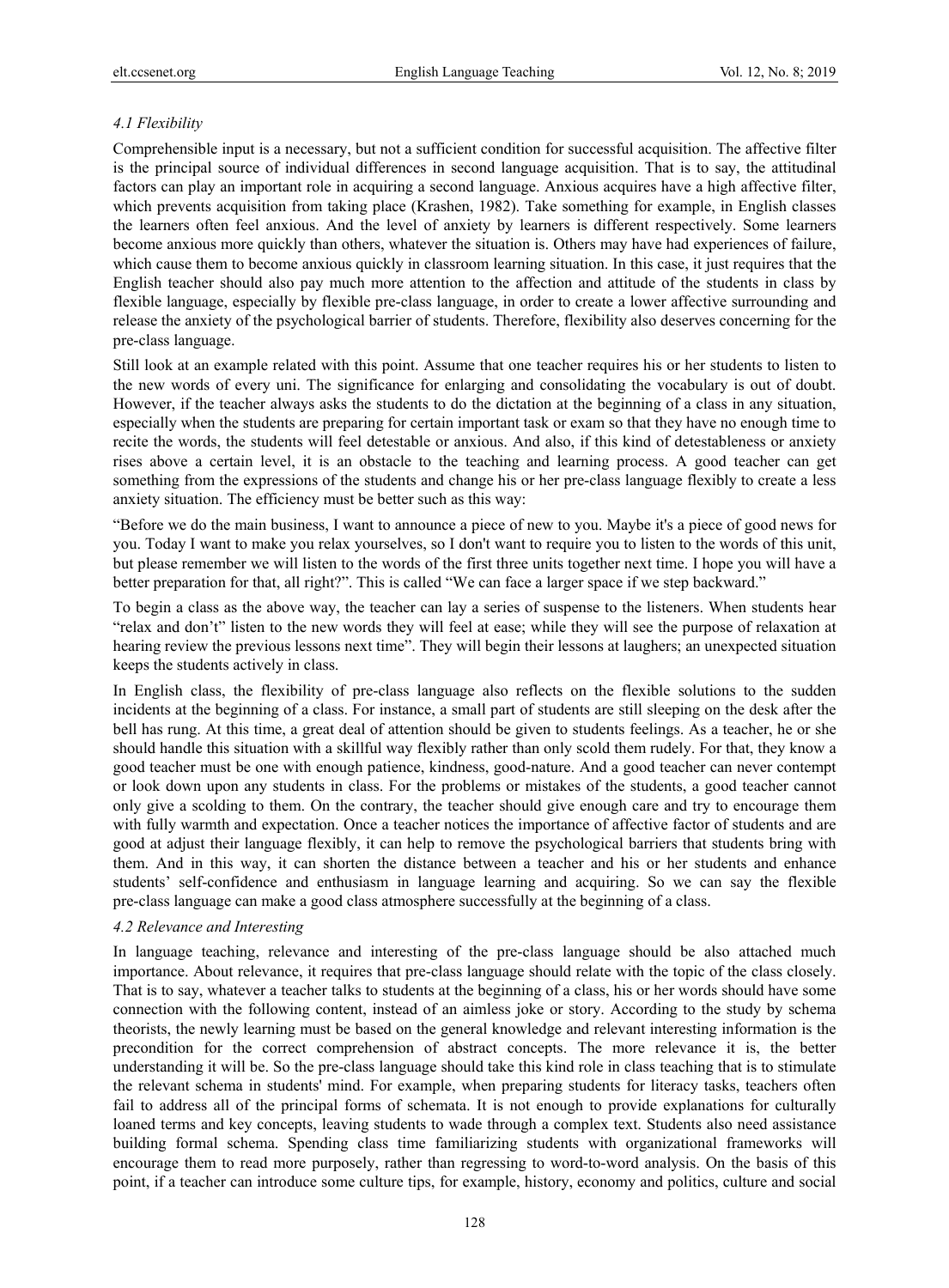customs of the English-speaking countries, then students can feel easier when they learn the literacy.

At the same time, interesting is as important as relevance. In nature, interesting and relevance are indispensable unity. The more interesting and relevant of the pre-class language is, the more we can arouse the learners' enthusiasm or say, the more we can arouse the latent capacities of acquisition at the beginning of a class. Well begun is half done. Once we draw the interests of the learners at the beginning, the whole class can go smoothly and effectively.

Another factor cannot be ignored, either. That is the teacher and students almost have the same sources of information with the introduction of the mass media and the realization of multi-media technology in class. This change easily makes those new and interesting events become stale and uninteresting and a teacher's language design also will be easily involved in regulation and antiquation. Therefore, if a teacher wants his or her pre-class language interesting and relevant for the class, he or she must analyze her or his topic from different perspectives, try to break the mode of regulation, arouse and propel the thought of students on a unique point of view.

For the requirements of interesting and relevance, we can have a deeper understanding through checking the following example, which can be called the classic in this aspect:

American dream is one of core values of American culture. Actually, almost all the students have known this term when they were very young. But if the teacher just gives a brief introduction to its definition, it's highly possible that many students may feel bored and still be puzzled about the connotation of this term. However, if we begin our class in this way, the class must have a different atmosphere.

"We'll know that freedom and individualism are the basic elements valued in American dream. I guess many of you envy for them because you may find your freedom cannot get fulfilled and usually restricted. For instance, you are annoyed about your mummy's care for your study, or irritated about your parents' inquiry of the trivals of your own. You may think why you have no freedom though you have been 20 years old. One important factor is that you are not self-reliant up to now, particularly in the economic perspective. You cannot live without the financial support of your family. That's the fundamental reason why your parents have a decisive say on your issues and usually you have to subject to it. In American dream, there's no freedom if there's no self-reliance, which is also the core of American individualism. Apparently, different from the derogatory implication, individualism has a positive significance in American culture and being advocated from ancient to now. Therefore, if you are dissatisfied with your parents' interference for your personal affairs, you should try to be self-made and achieve self-reliance in economy and the other aspects."

So if a teacher begins his or her class in this way, students not only can have a better understanding on American dream, but also they can be clear for the roots that they have to tolerate the interference from the parents. And students will be aware that self-reliance is the pre-condition of freedom. This is beneficial for them to form a correct value of life and not to become a boomerang kid after graduation. In the author's view, this pre-class language is valuable in culture and practical significance.

#### *4.3 Diversity*

In language teaching, as a teacher, his or her language style usually is constant, which is accessible to students. However, students will feel boring if the same program is used again and again without any change. And even a useful pre-class language will also become stale after being repeated however wonderful it is. So the pre-class language should be filled with changes but not only adhere to one style, Hence diversity should also be cared in the pre-class language.

Firstly, pre-class language as one part of educational language, is really different from the real language in daily life, which is only a kind of language designed by teachers for language teaching. According to the Communication Approach, the best way for learning a language is to use it in social context. So in this respect, for the language learners without language acquisition environment whose sources of language mainly depend on the language which used by teachers in classroom, it is necessary for teacher that at any time, he or she should connect his or her class with the outside of the world (society). And he or she should let students feel the vitality of the world avoiding regarding the class as a segregated space. From this point, a good teacher should try to have a class one part of the word in order to make a class closer to the society in which more effective foreign language learning or acquisition can take place. Hence so-called diversity of pre-class language, it refers to the pre-class language should be changed with the turn of the world. Take the change of time, one respect of the world change for example, a good teacher should be good at guiding students move according to the change of time. By this way, the teachers can always make students keep a high spirit by observing the reactions of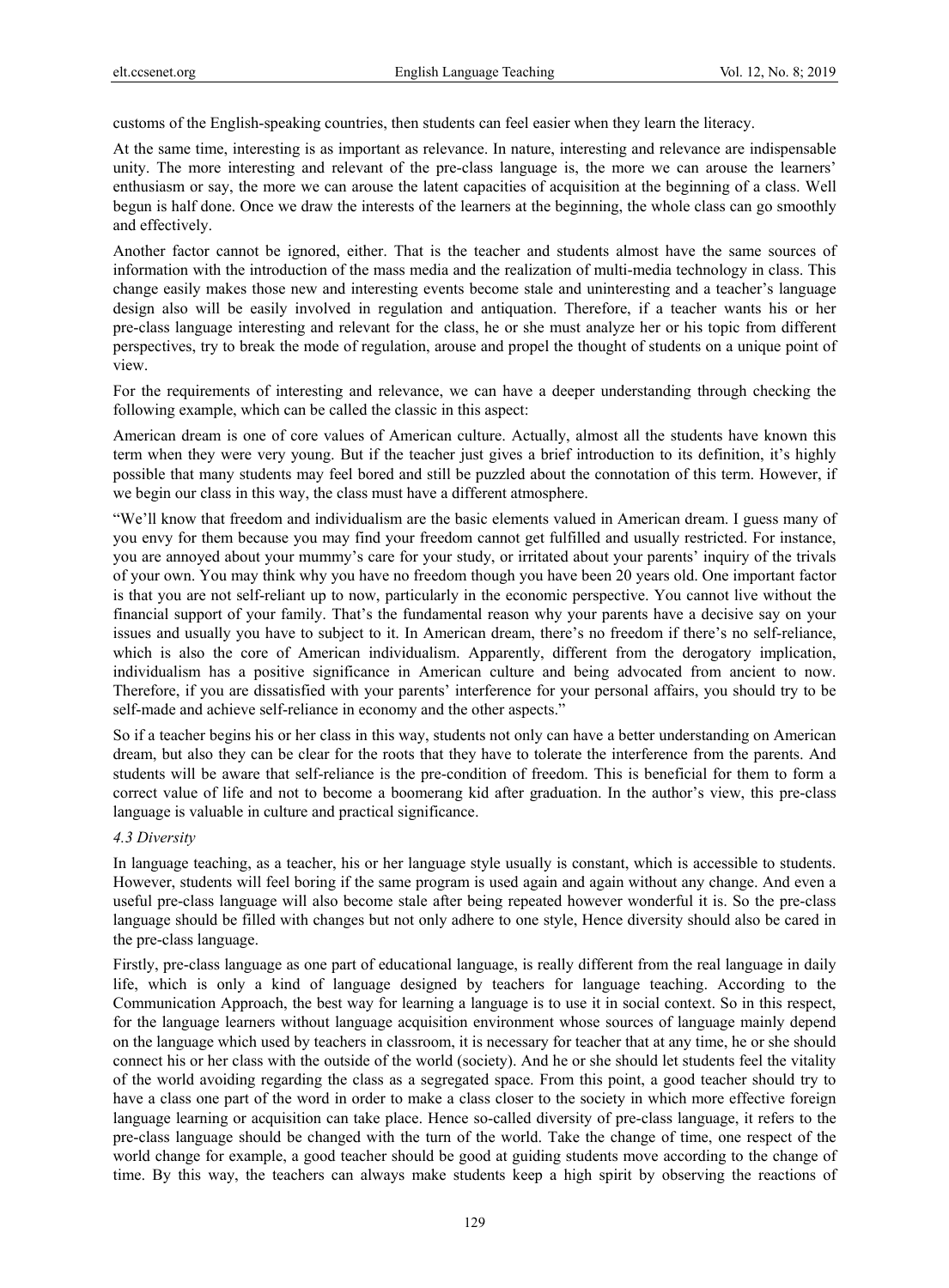students. For example, a teacher can do in this way when beginning the first class after the Winter Vacation:

*"Hello, everyone. Nice to see you again. "New semester, now phenomenon". I believe all of you had a wonderful Winter Vacation, didn't you? However, I found most of you are somewhat fresh to me. Why? It's because that some are plumper and some are stronger. Actually either plumper of stronger is just a euphemistic term. In other words, we're fatter than before although we're reluctant to bear such a word Fort this case, we should try our best to control our weight and forget the delicious foods of the Spring Festival so the goal of this class is: Calling for our heart to the class".* 

Beginning the class in this way, students will feel closely with the teacher and almost couldn't help laughing. At the same time, students also can be drawn to the topic of the class, quite natural and logic. Surely the class atmosphere is far better than a simple sentence Class begins."

For another example, suppose the class schedule has come to the April 1. On this day, when a teacher stands on the stage, he or she can begin the class as the follows:

*"Well, as we all know, today is the first of April it's Fool's Day, a very popular festival in western countries, because people can find pleasure by playing ticks on others. Recently, many Chinese people in particular, the young men are more and more interested in it. However, I just want to say. I would never tell a lie in class If any of you doesn't believe what I said, then he or she would be a fool."* 

For the above introductory remarks, students can be aware of the special day and get amusement from the words of the teacher. Naturally they will put their whole hearts into the class.

On the other hand, pre-class language is also different from the interlanguage and target language, which is only an intermediary language between them. So as an intermediary language, pre-class language is allowed to be and must to be diverse. For that, this kind of intermediary language is not a real language, but a demonstrating language, which only serves for language teaching in classroom. So in English classes, taking the speed of speaking for example, in order to let learners understand or easier to imitate, the pre-class language can be said slowly or repeatedly. And on the contrary, if the words of pre-class language are covered by the students, or it is easy to be understood or imitated, a faster speed can be used. In addition, as a teacher of language, his or her pre-class language should also be allowed to mix both inter c and target language in order to help the students finally acquiring the target language. So from above evidences, it is obviously that pre-class language should be diverse.

#### **5. Conclusion**

All in all, the realization of the good pre-class language can offer a creative study atmosphere beyond the book and benefit all needs of students. Most teaching approaches to date have been based on the assumption that the learner's input should be carefully controlled and grade for structural complexity. However, it is now sometimes suggested that this assumption is mistaken. Indeed, it is now often proposed that the ideal input for acquiring a second language is similar to the input received by the child: comprehensible, relevant to their immediate interests, not too complex but strictly graded, either. And that classrooms should concentrate on providing the kind of input described above: comprehensible, interesting, relevant, and diverse. And a proper use of the pre-class language can create the best efficiency of a lass.

#### **References**

Deng, G. (2001).*Web-based English Reading.* Sichuan: Sichuan People's Publishing House.

- Gardner, R. C. (1985). The Role of Motivation and Attitude*. Social Psychology and Second Language Learning.* London: Award Arnold.
- Hu, Z. L., & Li, Y. F. (2001). *Lingistics: A Course Book*. Beijing: Peking University Press. https://doi.org/ 10.1515/ling.2001.043
- Jack, C. R. (2001). *The Context of Language Teaching.* Beijing: Foreign Language Teaching and Research Press.
- Krashen, S. (1981). *Second Language Acquisition and Second Language learning.* Oxford: Pergamon.
- Krashen, S. (1982). *Principles and Practice in Second Language Acquisition.* Oxford: Pergamon.
- Littlewood, W. (2000). *Foreingn and Second Language Learning*. Beijing: Foreign Language Teaching and Research Press.
- Johnson, K. E. (2000). *Understanding Communication in Second Language Classrooms*. Beijing: Foreign Language Teaching and Research Press.